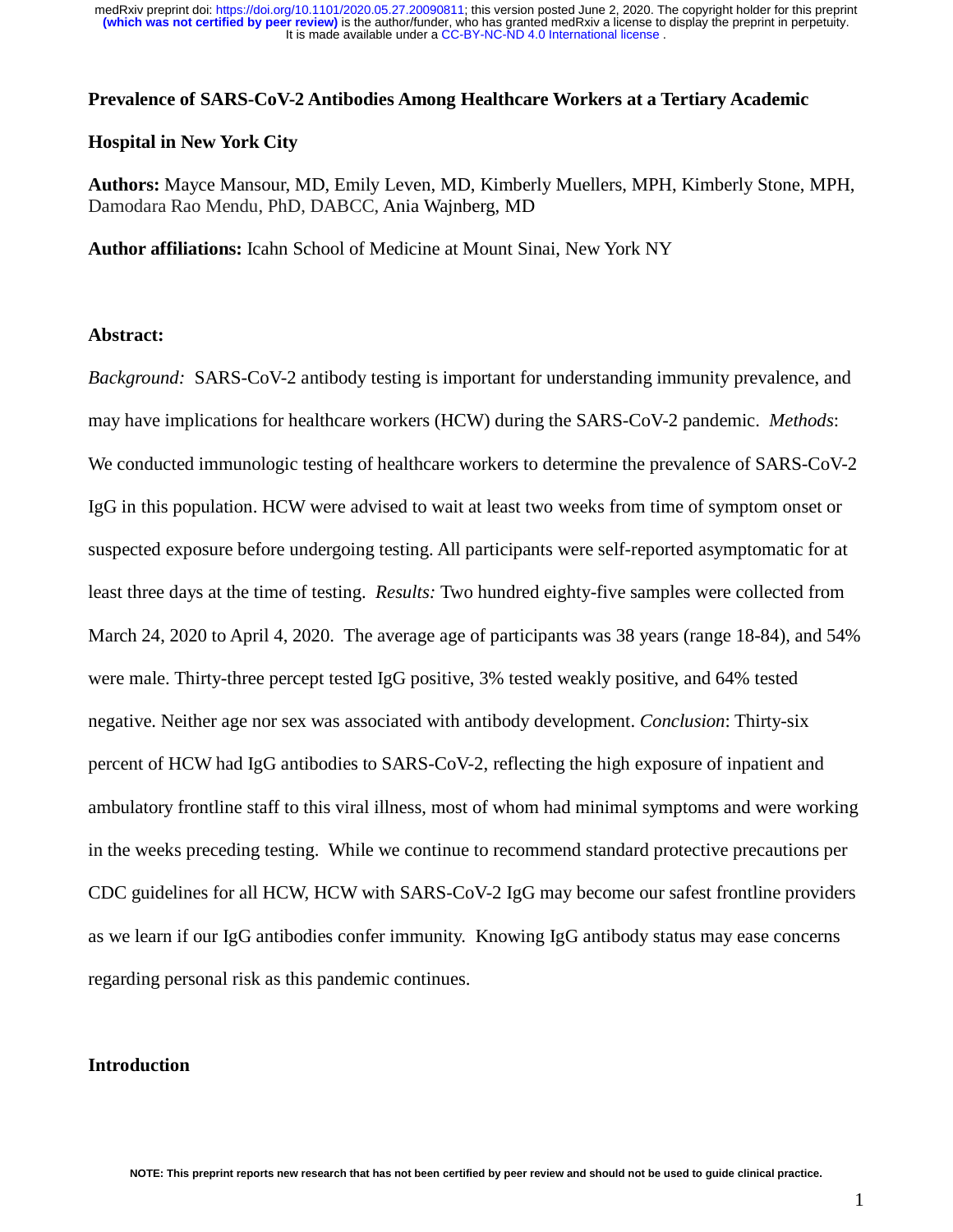SARS-CoV-2 antibody testing is important for understanding immunity prevalence, and may have implications for healthcare workers (HCW) during the SARS-CoV-2 pandemic. While it remains unknown whether SARS-CoV-2 antibody formation confers immunity, based on patterns seen in other viral illnesses, it is possible IgG presence may protect against reinfection.

HCW in the Mount Sinai Health System, a large, urban, academic tertiary care center, are at high risk for disease exposure as they live in areas with high rates of community spread and work in environments predominantly caring for SARS-CoV-2 patients. (1) Given limited availability of PCR testing, many HCW self-diagnose illness and self-isolate until resolution of symptoms, in accordance with Department of Health guidelines. (2)

We conducted immunologic testing of HCW to determine the prevalence of SARS-CoV-2 IgG in this population.

#### **Methods**

We collected serum IgG antibody titers from self-referred HCW throughout our health system using a serologic ELISA assay. (3) In week one, we tested HCW in departments with the greatest exposure to aerosolized SARS-CoV-2 (i.e., emergency medicine, critical care, anesthesiology), and in week two tested all interested HCW with direct patient exposure. HCW were advised to wait at least two weeks from time of symptom onset or suspected exposure before undergoing testing. (4) All participants were self-reported asymptomatic for at least three days at the time of testing. Serum IgG titers were considered "positive" if detected at dilutions of 1:320 or greater and "weakly positive" if detected at dilutions of 1:50 to 1:160. Titers of 1:320 or greater were eligible for serum plasma donation. One-way ANOVA test and Fisher's exact test were used to compare results among groups. Specimens were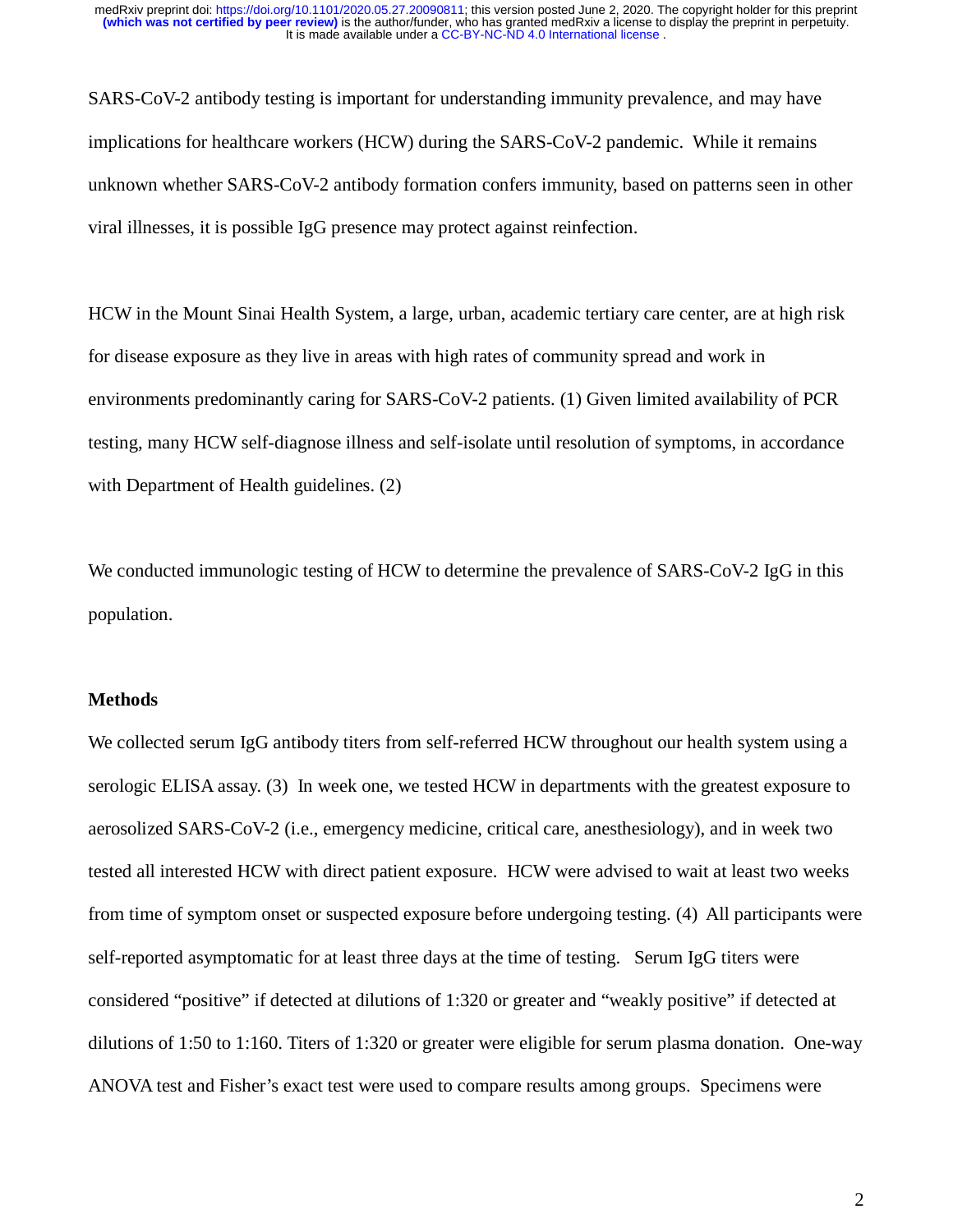collected as part of our convalescent plasma donor identification and treatment program. This study received IRB exemption.

### **Results**

Two hundred eighty-five samples were collected from March 24, 2020 to April 4, 2020. The average age of participants was 38 years (range 18-84), and 54% were male. Thirty-three percept tested IgG positive, 3% tested weakly positive, and 64% tested negative. Neither age nor sex was associated with antibody development (Table 1). Nine percent were Ab positive in week one versus 44% in week two.

#### **Discussion**

Thirty-six percent of HCW had IgG antibodies to SARS-CoV-2, reflecting the high exposure of inpatient and ambulatory frontline staff to this viral illness, most of whom had minimal symptoms and were working in the weeks preceding testing. Interestingly, while HCW in the first week of our study were in high risk departments, a larger proportion of HCW in the second week tested positive, likely reflecting the longer time course required for antibody development and the rise in community incidence. A limitation of our study was HCW who were eager to learn their antibody status may have presented too soon after exposure, leading to potential false negative testing. Additionally, it is possible that HCW with higher suspicion of infection were more likely to self-refer, potentially overestimating the rate of antibody positivity.

While we continue to recommend standard protective precautions per CDC guidelines for all HCW, HCW with SARS-CoV-2 IgG may become our safest frontline providers as we learn if our IgG antibodies confer immunity. Knowing IgG antibody status may ease concerns regarding personal risk as this pandemic continues. The next step will be to screen a larger proportion of our workforce in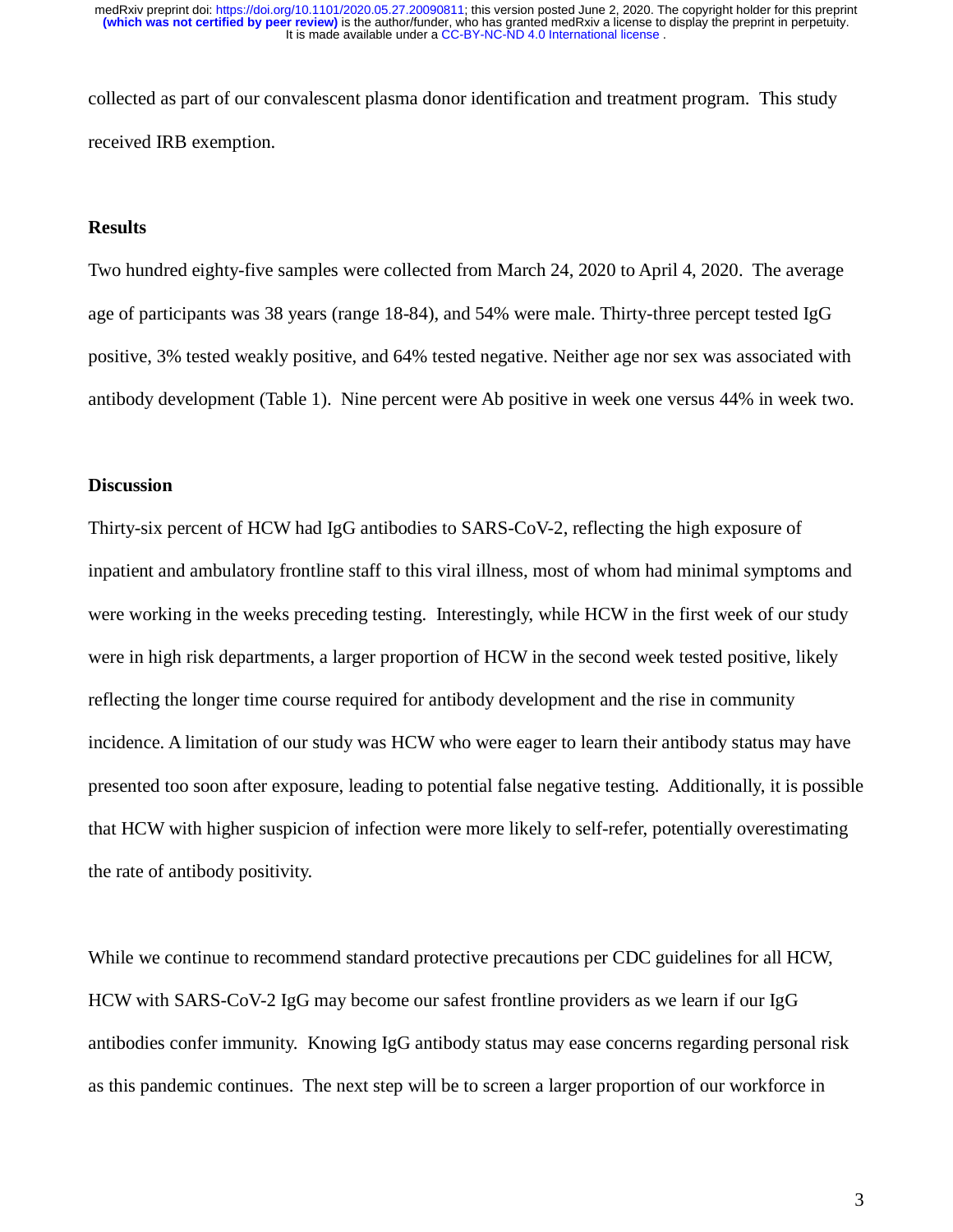order to better stratify prior exposure based on work environment. Additionally, serial antibody testing will help us better understand duration of IgG response.

# **Acknowledgements**

Thank you to the medical students who assisted with outreaching and following up with our

participants.

# **Funding**

No funders or prior presentations.

# **Conflicts of interest**

The authors do not have conflicts of interest.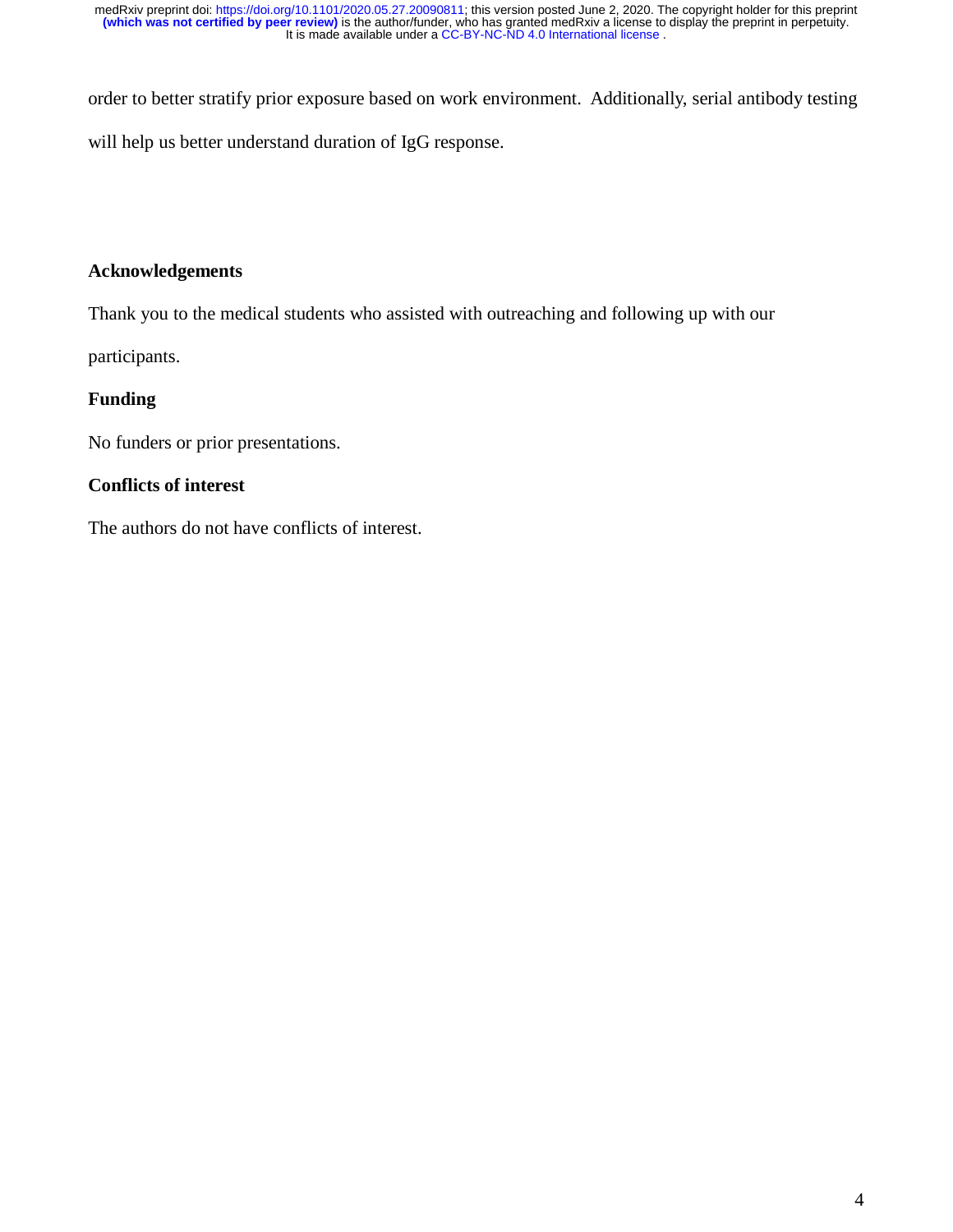### **References**

- 1 COVD-19: Data. NYC Health website https://www1.nyc.gov/site/doh/covid/covid-19 data.page. Updated April 13, 2020. Accessed April 14, 2020.
- 2 New York Department of Health Bulletin. Protocols for Essential Personnel to Return to Work Following COVID-19 Exposure or Infection. Albany, NY. Health.ny.Gov. Published March 31 2020.
- 3 Fatima Amanat, Thi Nguyen, Veronika Chromikova, et al. A serological assay to detect SARS-CoV-2 seroconversion in humans, medRxiv 2020.03.17.20037713; doi: https://doi.org/10.1101/2020.03.17.20037713
- 4 Juanjuan Zhao, Quan Yuan, Haiyan Wang, et al. Antibody responses to SARS-CoV-2 in patients of novel coronavirus disease 2019, *Clinical Infectious Diseases*, ciaa344, https://doi.org/10.1093/cid/ciaa344